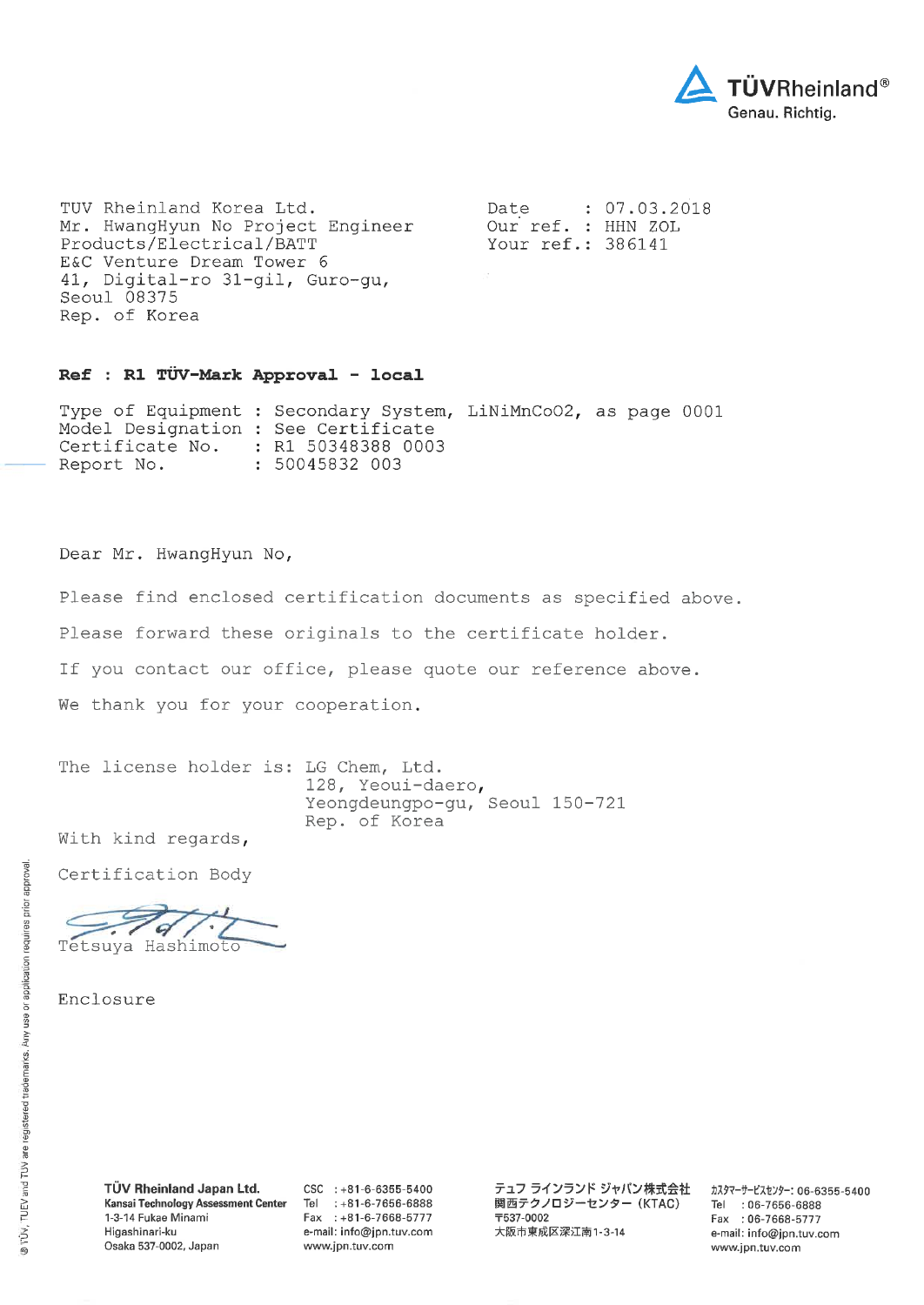

LG Chem, Ltd. Mr. Jaeseung Lee Assistant Manager Quality Management Dept. 128, Yeoui-daero, Yeongdeungpo-gu, Seoul 150-721 Rep. of Korea

Date  $: 07.03.2018$ Our ref. : HHN ZOL Your ref.: 386141

## Ref : R1 TÜV-Mark Approval - local

Type of Equipment : Secondary System, LiNiMnCoO2, as page 0001 Model Designation : See Certificate Certificate No. : R1 50348388 0003 Report No. : 50045832 003

Dear Mr. Jaeseung Lee,

The above specified technical equipment has been tested and found to be in accordance with the relevant requirements.

Please find enclosed your certificate as specified above.

If cancellation of the certificate is submitted by 15 November in a given year, no fee will be charged for the following year.

We appreciate your support and would like to offer our assistance in the approval of your future products through our extensive range of technical services. Please feel free to contact us whatever your requirements may be.

With kind regards,

Certification Body

G

Tetsuya Hashimoto

cc: TUV Rheinland Korea Ltd.

Enclosure

TÜV Rheinland Japan Ltd. Kansai Technology Assessment Center 1-3-14 Fukae Minami Higashinari-ku Osaka 537-0002, Japan

 $CSC$  : +81-6-6355-5400 Tel : +81-6-7656-6888 Fax: +81-6-7668-5777 e-mail: info@jpn.tuv.com www.jpn.tuv.com

テュフ ラインランド ジャパン株式会社 関西テクノロジーセンター (KTAC) 〒537-0002 大阪市東成区深江南1-3-14

カスタマーサービスセンター: 06-6355-5400 Tel: 06-7656-6888 Fax: : 06-7668-5777 e-mail: info@jpn.tuv.com www.jpn.tuv.com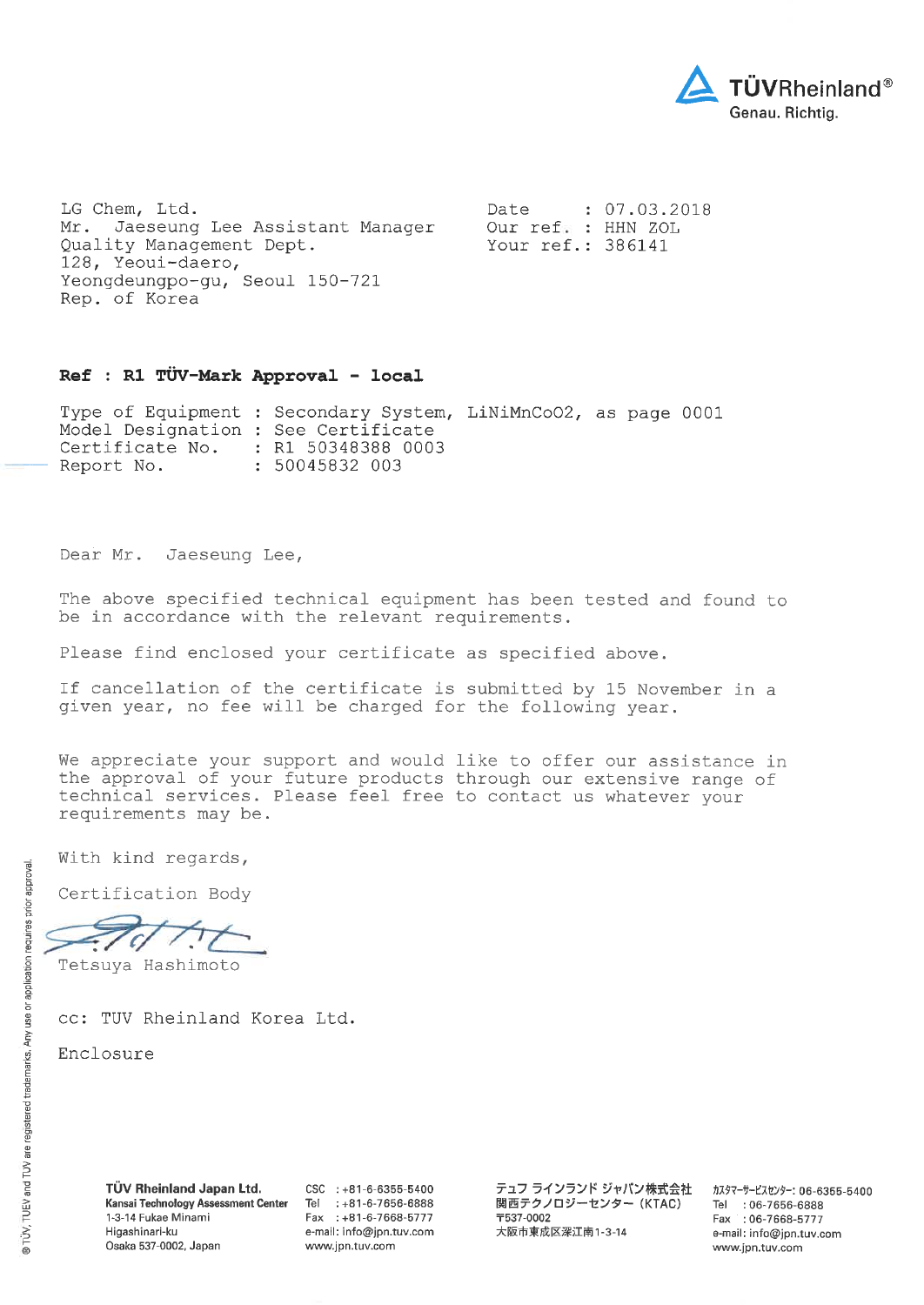## Zertifikat Certificate TÜVRheinland Zertifikat Nr. Certificate No. **Blatt** Sheet R150348388 0003 **Ihr Zeichen** Client Reference Unser Zeichen Our Reference Date of Issue Ausstellungsdatum 386141 ZOL-HHN-50045832 003 07.03.2018  $\frac{day}{mo/yr}$ Genehmigungsinhaber License Holder Fertigungsstätte Manufacturing Plant LG Chem, Ltd. PEOPLEWORKS 128, Yeoui-daero, 225, Suchul-daero, Yeongdeungpo-gu, Seoul 150-721 Gumi-si, Gyeongsangbuk-do 39270 Rep. of Korea Rep. of Korea Prüfzeichen Test Mark Geprüft nach Tested acc. to IEC 62619:2017 **Type Approved** Safety **Regular Production** Surveillance ക TÜVRheinland www.tuv.com<br>ID 1419036555 **CERTIFIED** Zertifiziertes Produkt (Geräteidentifikation) Lizenzentgelte - Einheit **Certified Product** (Product Identification) License Fee - Unit Lithium-ion battery Secondary System, LiNiMnCoO2, as page 0001 Changes IEC 62619:2012/NP (21A/499/NP) Test Requirement: changed to: (see above) BMU version: 1.1.0.0, V03 changed to:  $1.6.2.0, V03$  $\lambda$ ano **UVRheinl**

# ANLAGE (Appendix): 1.2

Dem Zertifikat liegt unsere Prüf- und Zertifizierungsordnung zugrunde und es bestätigt die Konformität Dem Zeitgund negt unsere 11 up- und Zeitgund auf der Produktes mit es vestiligt die Kongori<br>in Ländern, in denen das Produkt in Verkehr gebracht werden soll, müssen zusätzlich hetrachtet werden. Die Herstellung des zertifi This certificate is based on our Testing and Certification Regulation and states the conformity of the product with the standards and testing requirements as indicated above. Any additional requirements in countries where the product is going to be marketed have to be considered additionally. The manufacturing of the certified product is subject to surveillance.

TÜV Rheinland Japan Ltd., 3-19-5 Shin Yokohama, Yokohama 222-0033, Japan Tel. (+81/45)470-1850 e-mail: info@jpn.tuv.com

Fax: (+81/45)473-5221 http://www.tuv.com/jp

*Ufication B* 

**Tetsuya Hashimoto** 

Zertifizierungsstelle